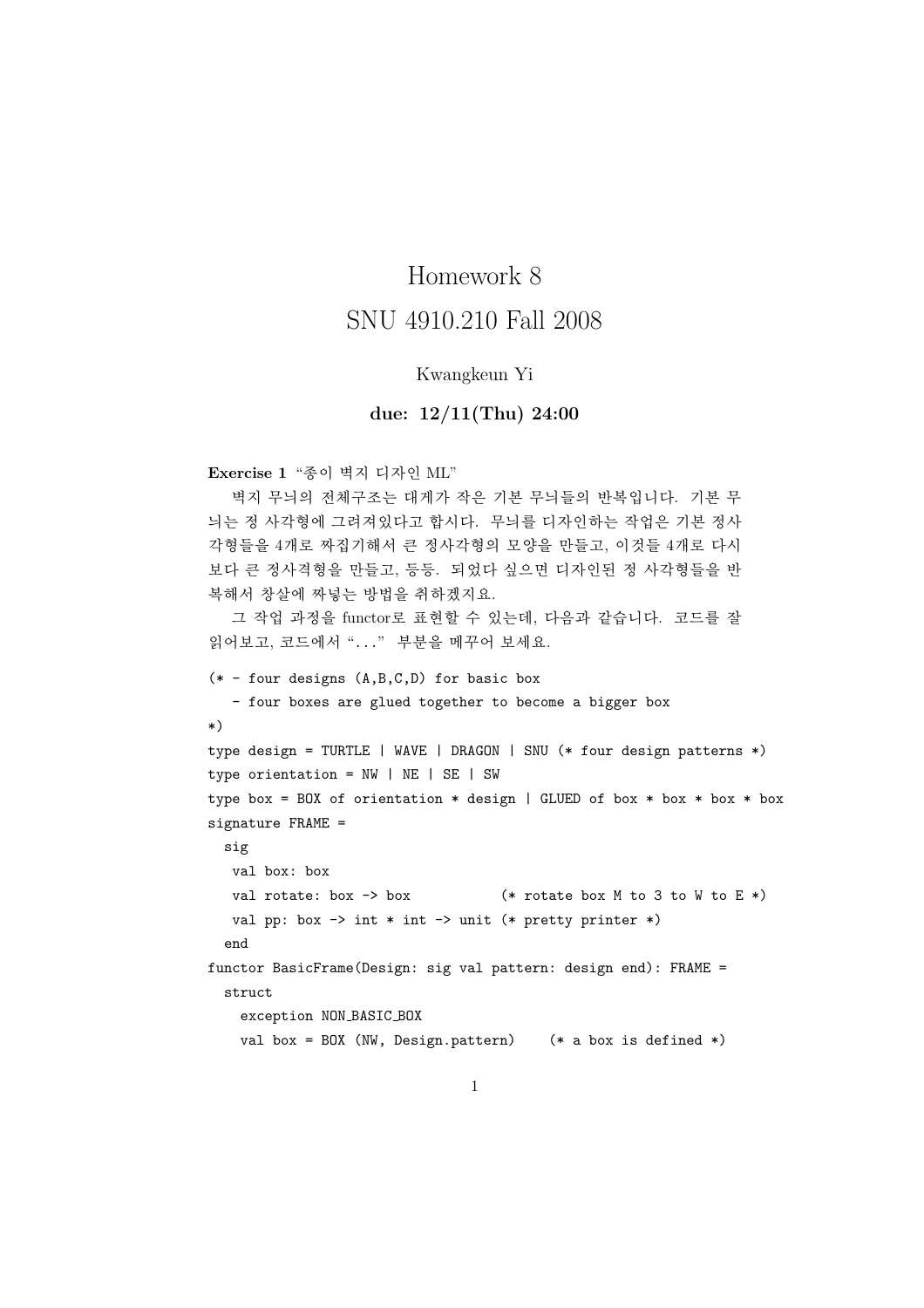```
val rotate = ...
    fun pp (BOX(NW, x)) center = ()
      | pp (BOX(NE, x)) center = ()
      | pp (B0X(SE, x)) center = ()
      | pp (BOX(SW, x)) center = ()
      | pp = = raise NON BASIC BOX
  end
functor Rotate(Box: FRAME): FRAME =
  struct
  val box = \dotsval rotate = \dotsval pp = ...end
functor Glue(structure Nw: FRAME
            structure Ne: FRAME
             structure Se: FRAME
            structure Sw: FRAME): FRAME =
  struct
  ...
  end
   자, 위의 코드를 이용한 다음의 디자인과정을 보세요:
structure A = BasicFrame(struct val pattern = TURTLE end)
structure B = BasicFrame(struct val pattern = WAVE end)
structure A' = Rotate(A) (* another block rotated by 90 degrees clockwise *)
structure A' = Rotate(A') (* another block rotated by 90 degrees clockwise *)
structure B' = Rotate(B) (* another block rotated by 90 degrees clockwise *)
structure B'' = Rotate(B') (* another block rotated by 90 degrees clockwise *)
structure BigA = Glue(structure Nw = A
                  structure Ne = B
                  structure Se = A'
                  structure Sw = B')
structure BigB = Glue(structure Nw = Astructure Ne = A'
                  structure Se = B
                  structure Sw = B')
```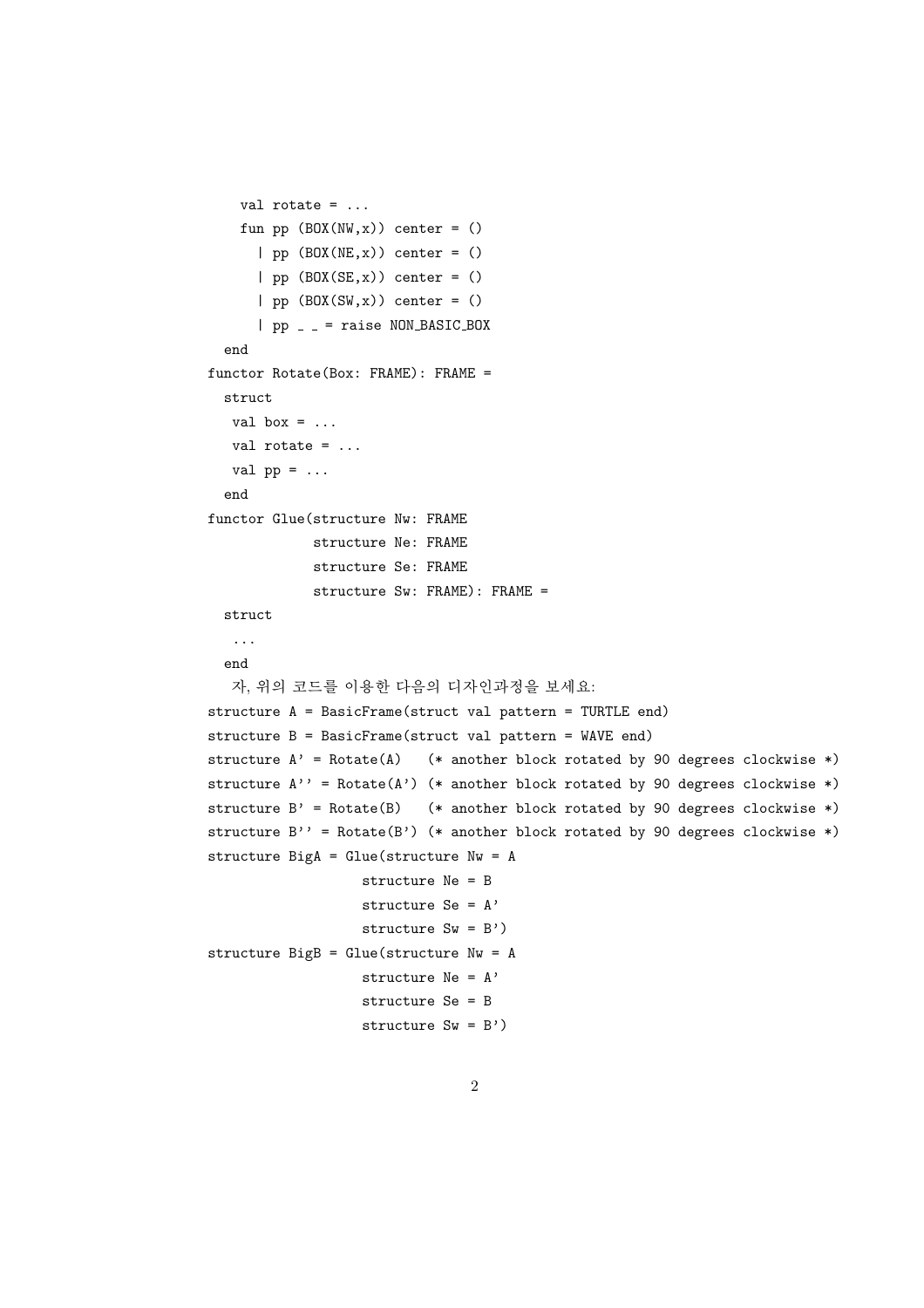```
structure BigA' = Rotate(BigA)
structure Big' = Rotate(BigB)structure M = Glue(\text{structure } Nw = BigA)structure Ne = BigB
                   structure Se = BigA'
                   structure Sw = BigB')val bluePrint = M.pp M.box
  \BoxExercise 2 "집합 모듈 함수"
```
집합 모듈을 만들어 주는 아래의 모듈 함수들(SetFun, ProductSetFun, PowerSetFun)을 정의해봅시다. "..." 부분을 메꾸면 됩니다. 만들어 지는 모든 집합 모듈들 은 아래의 SET 시그너쳐를 만족해야 합니다.

```
signature SET =
      sig
       type t
       type 'a set
       val empty : t set
       val equal : t * t \rightarrow boolval member : t * t set \rightarrow bool
       val add : t * t set \rightarrow t set
       val cup : t set * t set -> t set
       val cap : t set * t set -> t set
       val minus : t set * t set -> t set
      end
functor SetFun(S: sig type t val equal: t * t -> bool end) =
  struct
  type t = S.ttype 'a set = Empty | Set of 'a * 'a set
   \ddotsend
functor ProductSetFun(A:SET, B:SET) =struct
```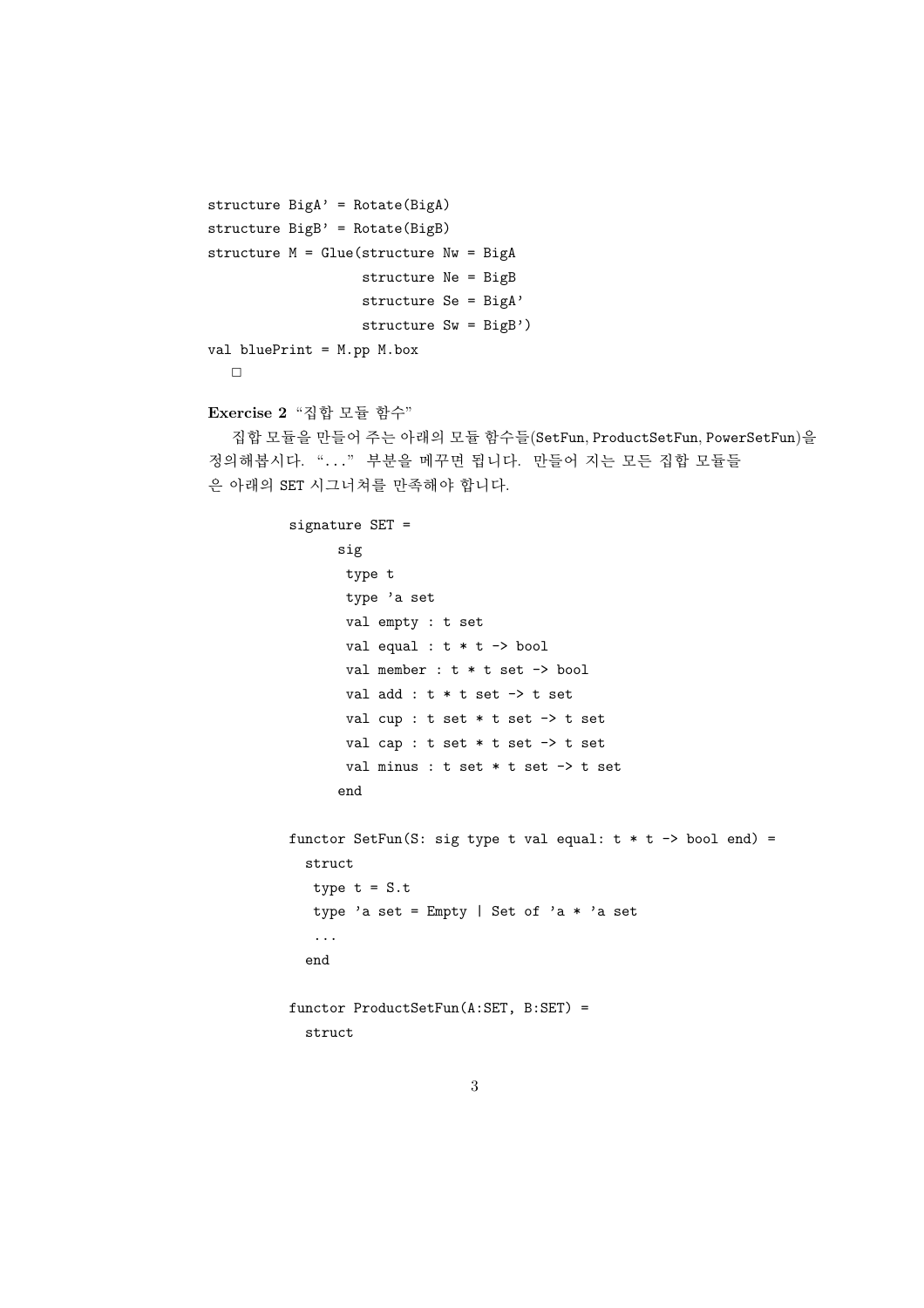```
type t = A.t * B.ttype 'a set = Empty | Set of 'a * 'a set
            \dddotsc_{\mathrm{end}}functor PowerSetFun(A:SET) =struct
            type t = A.t A.settype 'a set = Empty | Set of 'a * 'a set
            \dddotsc_{\mathrm{end}}그래서, 아래와 같은 프로그래밍이 가능해야 한다.
structure IntSet = SetFun(struct
                               type t = intfun equal(x,y) = x=yend)
val a = IntSet.add(1, IntSet . empty)(* \{1\} *)val b = IntSet.add(2, a)(* [1,2] *)val c = IntSet.cup(a,b)(* \{1\}U\{1,2\} *)structure StringSet = SetFun(struct
                                         type t = string
                                         fun equal(x,y) = x=yend)
val d = StringSet.add('a''), StringSet.empty)
                                                        (* {' a'''} * )val e = StringSet.minus(d, d)(* { }structure A = ProductSetFun(IntSet, StringSet)
val f = A.add((1, 'a'')), A.empty) (* {<1, 'a''>} *)
val g = A.add((2, 'c'')', f)(* \{<2, \cdot, \cdot\}), <1, \cdot\a') > } *)
val h = A.cup(f,g)(* \{<2, \cdot, \cdot\ c \cdot \geq \mathcal{A}, \{1, \cdot, \cdot\ a \cdot \geq \} \ * )
```